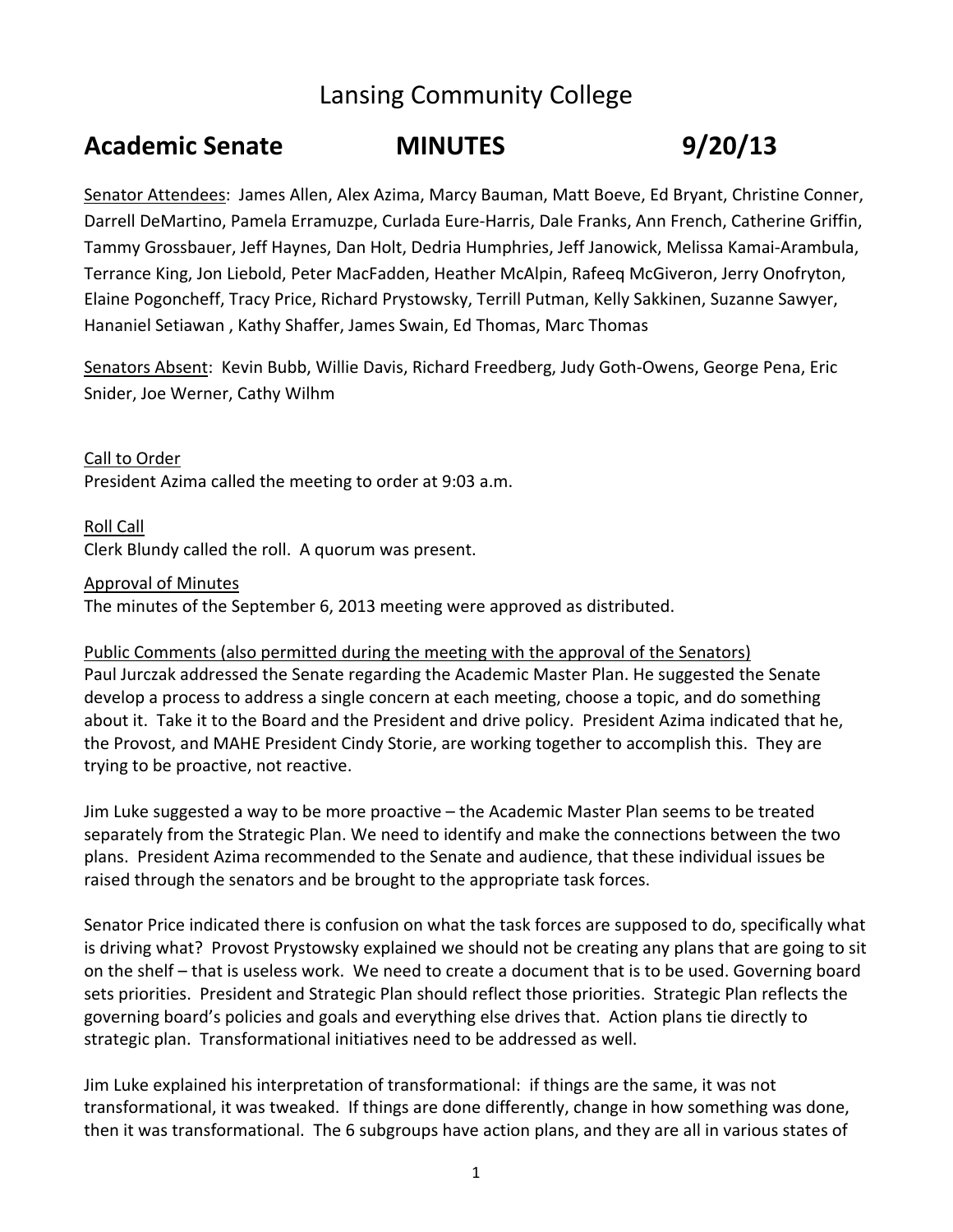development. The goal of the Senate is to start driving the work of the action plans, bring energy and ideas and make improvements.

Senator King shared we know the why and what, but do not know the how. The how is the Senate has an opportunity to join resources and ideas. It is more than a partnership w/AQIP and the College. It is an integrated relationship – we are part of the process to make sure we are accomplishing goals and making things happen.

More discussion included we are all speaking different languages at the college, how can we understand each other and actually communicate and speak the same language. There are nonverbal ways to communicate as well, our behavior for example.

President Azima indicated that he, the Provost, and Lisa Webb Sharpe are meeting soon to better clarify this issue of what is driving what. Provost Prystowsky recommended groups hold off until the meeting happens and there is clarification and a clearer direction. Senator Griffin indicated we need to be positive about what we do. We have an opportunity, there is a new senate and a new provost, we can help the climate change. She recommended the Senate and administration get together for trust and team building training, so everyone can come together and make this transformation. The Senate needs to be transformed first.

It was reiterated that the Senate is a recommending body to the Provost. The Senate, in creating the Academic Master Plan, needs to know what the Strategic Plan and AQIP groups are doing, which is why the Senate needs to have co-chairs/representation on these other groups. All three plans need to function together.

### Provost's and President's Report

- Academic Policy Advisory Committee (APAC) Provost Prystowsky indicated he has been assessing how the College handles academic policy. He presented to the Executive Committee of the Senate that he is establishing APAC, which will be a college‐wide committee representing all groups throughout the college – students, support staff, FT and PT faculty, administrators, etc. It is an advisory committee, not a policy-making committee. Members of this committee need to bring their constituent's ideas to the committee meetings. This type of committee assures that no one group can claim ownership of a policy. He and President Azima will co-chair this committee until the new Associate Vice President of Academic and Student Affairs is hired, at which time, the Provost will turn the co-chair responsibilities over to him/her.
- ‐ Curriculum & Instruction Council Provost Prystowsky indicated that the new criterion of the Higher Learning Commission is clear about faculty having a direct role in curriculum development. He suggested we turn CIC into a Curriculum Committee that would be an arm of the Senate, chaired by a faculty member, with faculty voting members and non‐faculty non‐voting members. The process would look something like:
	- 1) Anyone can propose a course throughout the year.
	- 2) The department/program will discuss the proposal to keep the collective wisdom of group at the forefront. Once consensus is reached, there will be a form that the Dean will sign, and language to the effect that the department/program has reviewed and approved the course going forward.